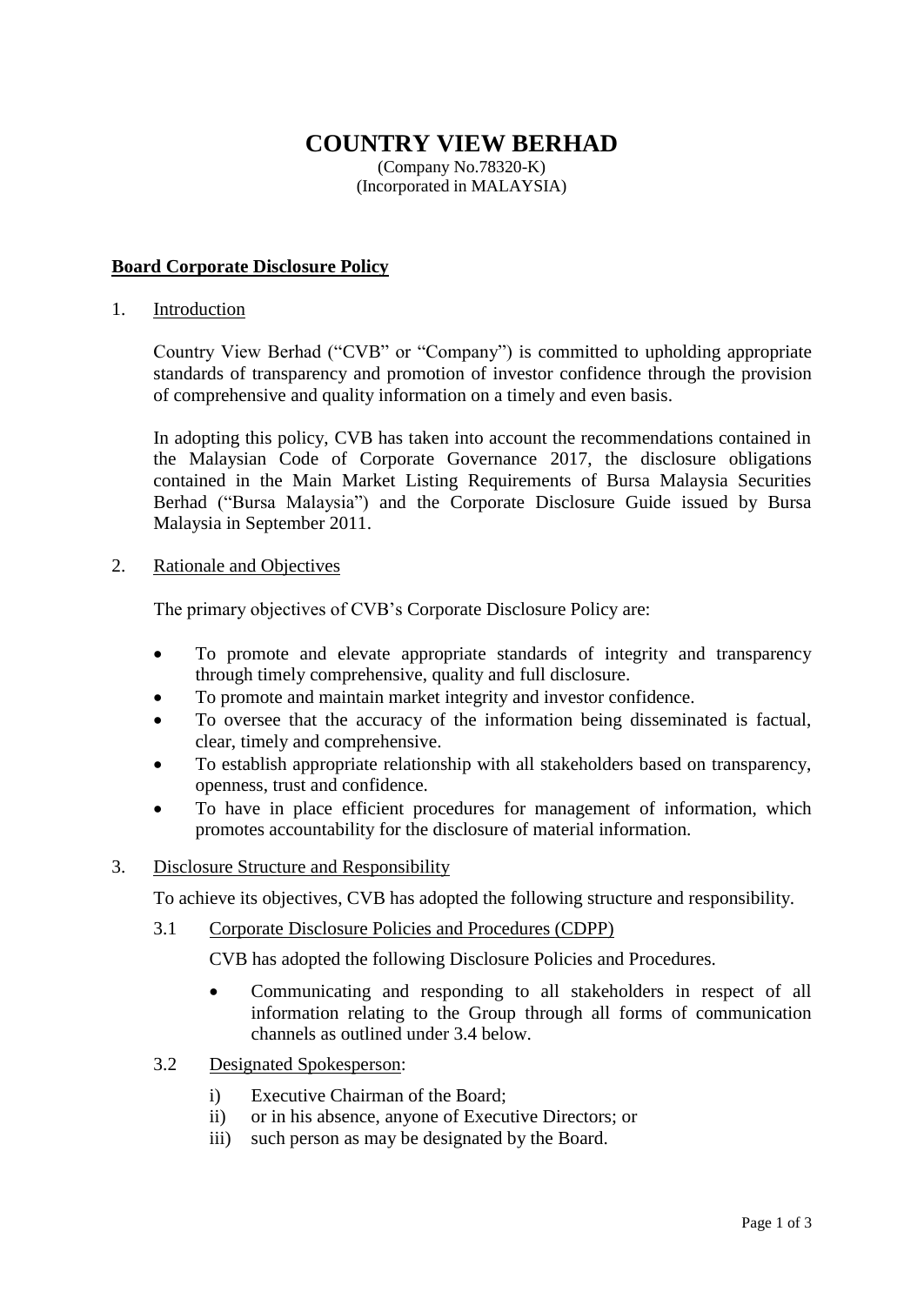(Incorporated in MALAYSIA)

#### **Board Corporate Disclosure Policy**

- 3.3 The Designated Spokesperson is entrusted/authorised to:
	- Properly disseminate information on the Company.
	- Communicate, oversee and co-ordinate disclosure of material information to all stakeholders in accordance with the Listing Requirements and to have appropriate security measures in place to maintain integrity of the information being disseminated.

# 3.4 Disclosure and Dissemination Channels

CVB is authorised to make use of a broad range of communication channels to disseminate information to its stakeholders and these include:

- Electronic facilities provided by Bursa Malaysia
- Press releases
- Corporate website
- E-mail
- Road shows, exhibitions, analyst briefings, interviews or events, and
- General Meetings

# 4. Document Management

CVB has in place a structured and streamlined document management system in place for each of its operating departments.

These documents are securely stored and where material and sensitive, are restricted in its circulation to authorised personnel and locked away.

CVB also has in place, a secure Information Technology system for communication and document management purposes supported and maintained by an external service provider.

Access to information in the IT system is secured and controlled through password protection and authorised access restrictions.

Financial information and other material price sensitive information access is further restricted to only designated senior management employees in the finance/accounts department. The finance/accounts department's information is not shared or accessible by other departments within the Group.

# 5. Restrictions, Prohibitions and Confidentiality

Only the following persons who "need to know" are authorised to have access and become privy to sensitive and material information that has not been disclosed and made available to the public.

- members of the Board of Directors.
- the Senior Manager-Services (Chief Financial Officer designate) and designated executives in the finance/accounts department designated by the Executive Directors/Chief Financial Officer.